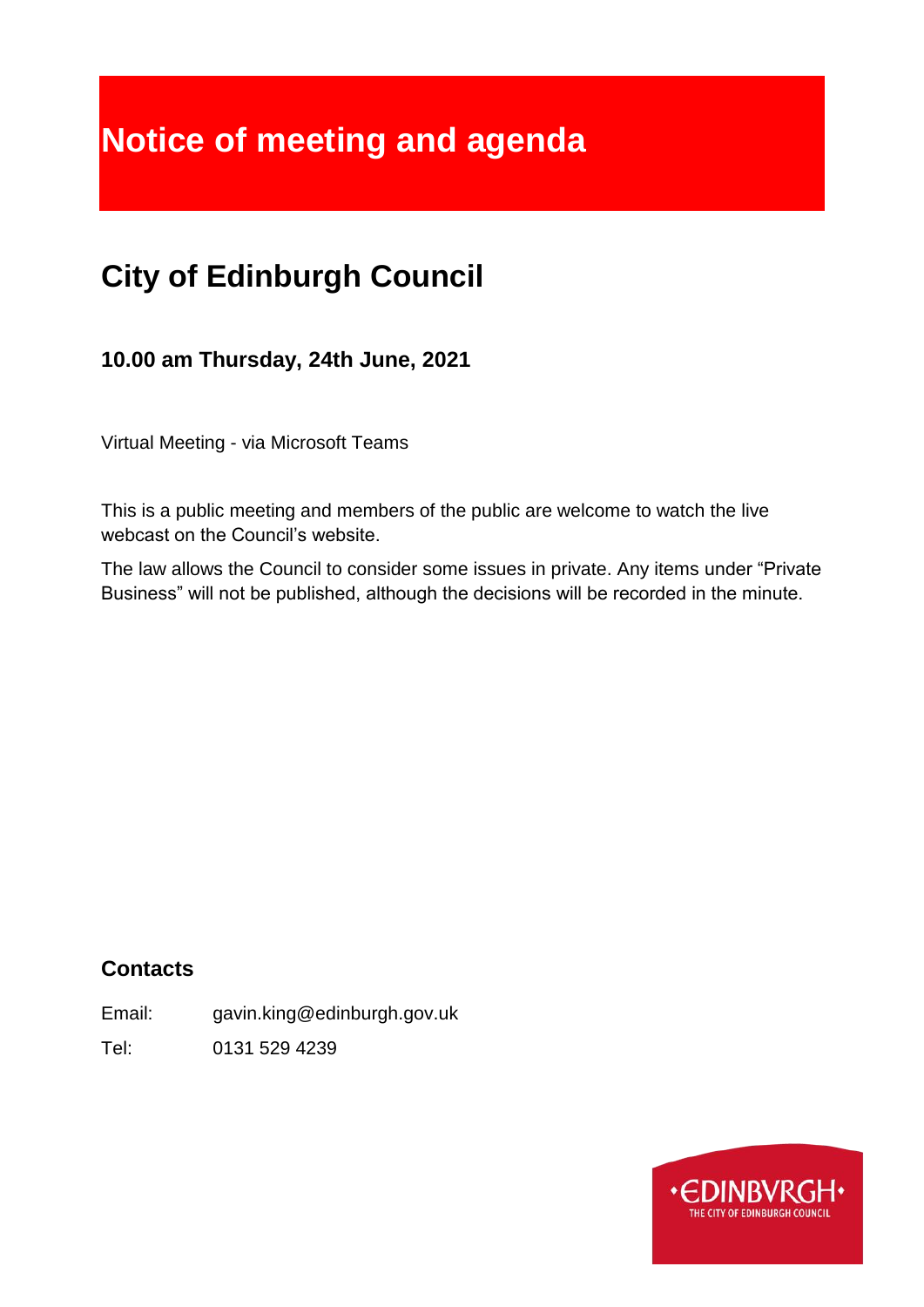## **1. Order of business**

**1.1** Including any notices of motion and any other items of business submitted as urgent for consideration at the meeting.

## **2. Declaration of interests**

**2.1** Members should declare any financial and non-financial interests they have in the items of business for consideration, identifying the relevant agenda item and the nature of their interest.

#### **3. Deputations**

**3.1** If any

## **4. Minutes**

| 4.1 | The City of Edinburgh Council of 27 May 2021 – submitted for | 19 - 112 |
|-----|--------------------------------------------------------------|----------|
|     | approval as a correct record                                 |          |

#### **5. Leader's Report**

**5.1** Leader's report 113 - 116

## **6. Appointments**

| 6.1 | Appointments to Outside Organisations etc – Report by the Chief | 117 - 120 |
|-----|-----------------------------------------------------------------|-----------|
|     | Executive                                                       |           |

## **7. Reports**

**7.1** Review of Political Management Arrangements – Report by the Chief Executive 121 - 146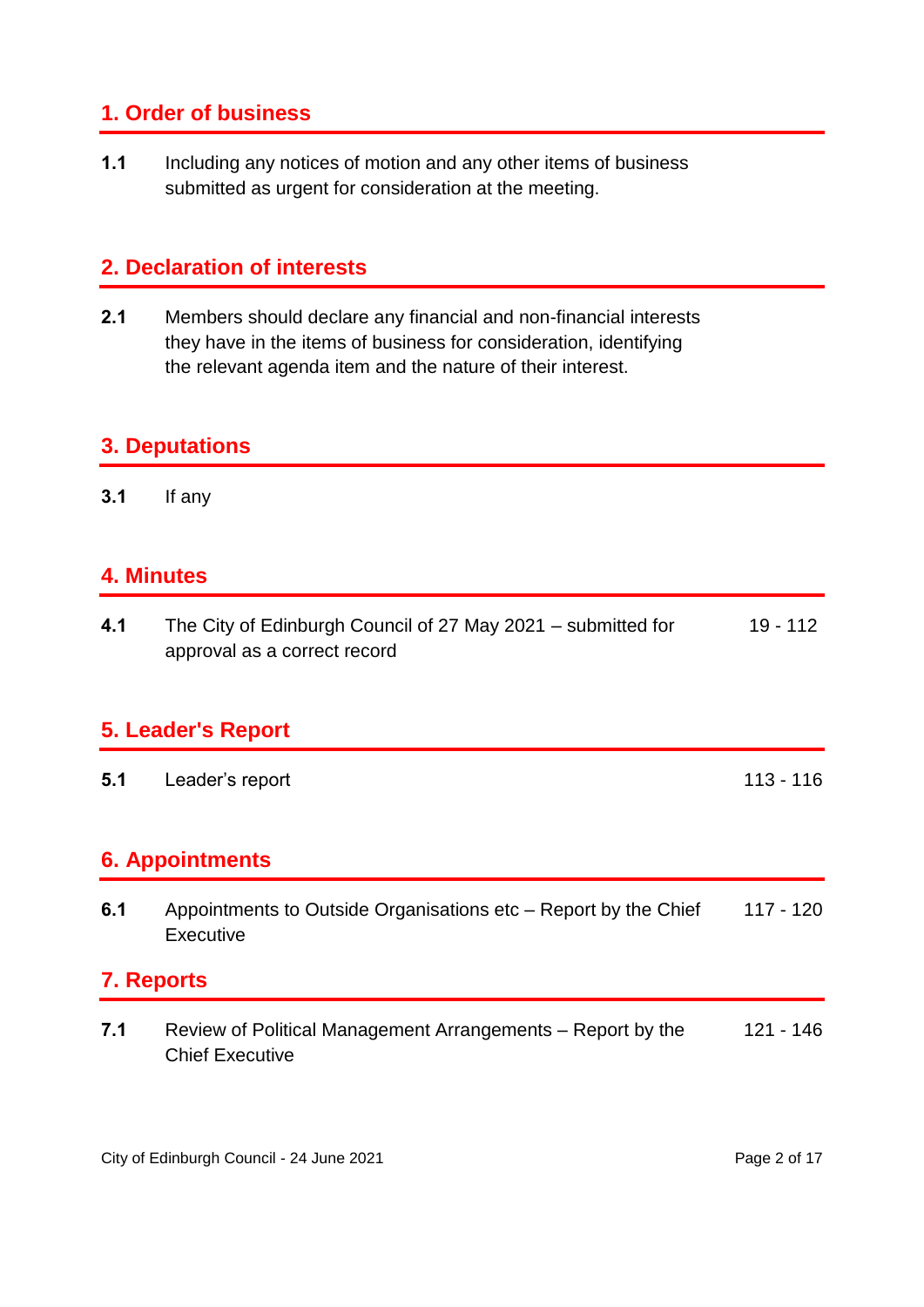| 7.2  | Council Outline Diary 2022/23 – Report by the Chief Executive                                                                      | 147 - 152   |
|------|------------------------------------------------------------------------------------------------------------------------------------|-------------|
| 7.3  | Unaudited Annual Accounts 2020/21 – Report by the Executive<br>Director of Resources                                               | $153 - 300$ |
| 7.4  | Edinburgh Slavery and Colonialism Legacy Review - Report by<br>the Chief Executive                                                 | $301 - 306$ |
| 7.5  | Office of Lord Provost: Year 4 Report 2020/21 – Report by the<br><b>Chief Executive</b>                                            | $307 - 316$ |
| 7.6  | Children's Rights, Participation and Delivery – Report by the Chief<br>Executive                                                   | $317 - 322$ |
| 7.7  | Youth Work in Community Centres and Other Locations - Report<br>by the Interim Executive Director of Communities and Families      | $323 - 332$ |
| 7.8  | Monitoring Officer Report – Report by the Monitoring Officer                                                                       | $333 - 352$ |
| 7.9  | Lothian Pension Fund - Unaudited Annual Report (and Financial<br>Statements) 2021 - referral from the Pensions Committee           |             |
| 7.10 | Annual Performance Report 2020/21- referral from the Policy and<br><b>Sustainability Committee</b>                                 | $353 - 412$ |
| 7.11 | Coalition Commitments Progress Update - June 2021 - referral<br>from the Policy and Sustainability Committee                       | $413 - 500$ |
| 7.12 | Local Government Benchmarking Framework 2019.20 -<br>Edinburgh Overview - referral from the Policy and Sustainability<br>Committee | $501 - 542$ |
| 7.13 | Potential Retention of Space for People Measures - referral from<br>the Transport and Environment Committee                        | 543 - 628   |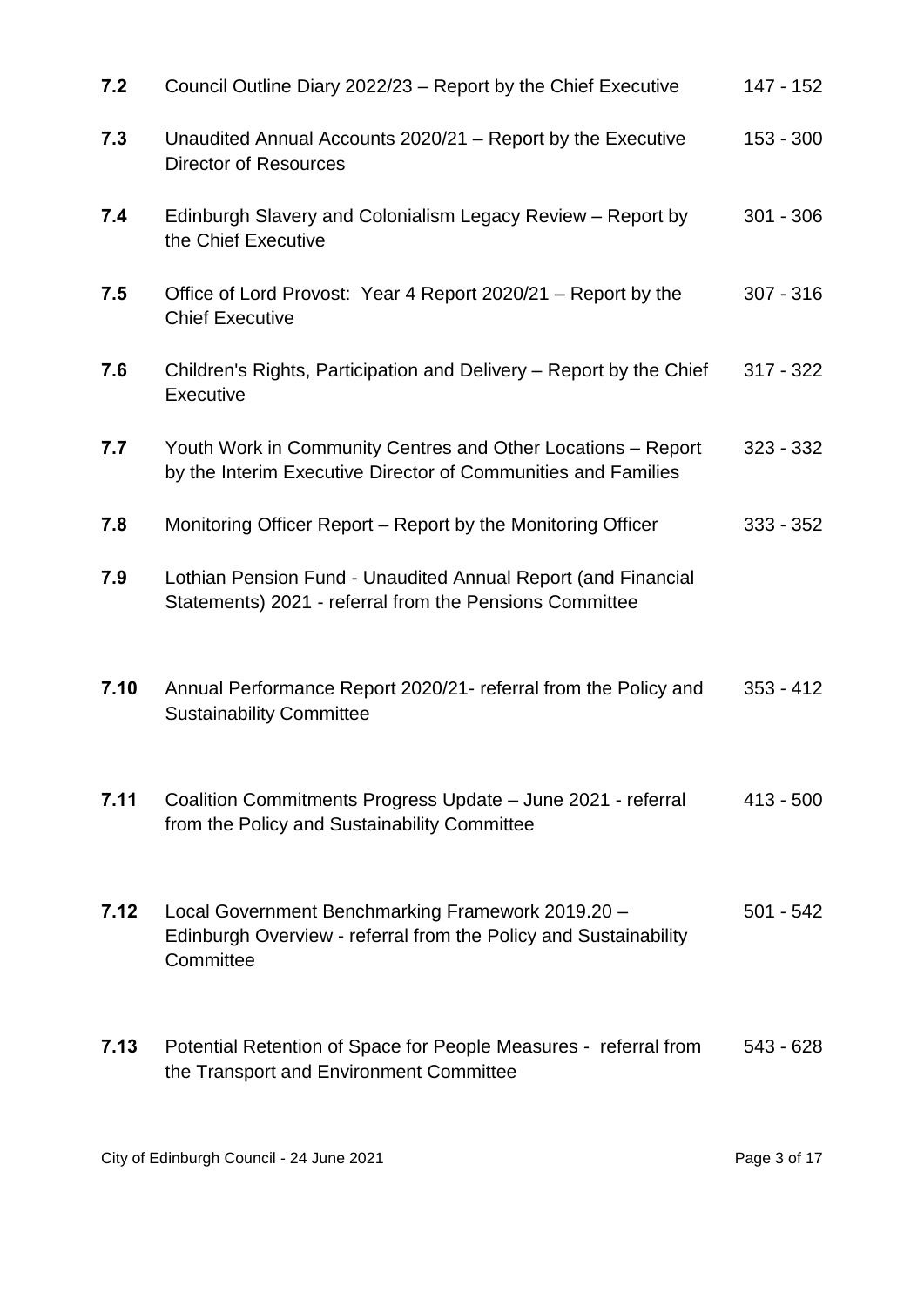### **8. Motions**

- **8.1** By Councillor Doggart Edinburgh Integration Joint Board "Council:
	- 1) Notes the publication of the Mental Welfare Commission for Scotland (MWCS) report entitled "Authority to Discharge";
	- 2) Welcomes the publication of recommendations as areas of improvement;
	- 3) Is concerned that the report notes that within the sample of cases provided, the Edinburgh Health and Social Care Partnership (EHSCP) is described as having acted without legal authority;
	- 4) Notes the initial briefing provided by officers to elected members setting out the initial work to be undertaken by the EHSCP;
	- 5) Recognises that more work is required to have a full understanding of any problems in respect of discharges at the start of the pandemic, but also recognises that the recommendations of the MWCS are valid in respect of all discharges at any time;
	- 6) Requests a report in two cycles to the Policy and Sustainability Committee that includes a summary of the authority to discharge for all patients since the start of the pandemic, confirmation that all relevant EHSCP staff have received training in respect of current policies and procedures, including specific detail surrounding the legality of Power of Attorney and its role in decision making, and a timeframe for implementation of the MWCS recommendations."
- **8.2** By Councillor Howie Unlawful Discharges to Care Homes Council:
	- 1) Acknowledges the recent report from the Mental Welfare Commission (MWC) for Scotland on Authority to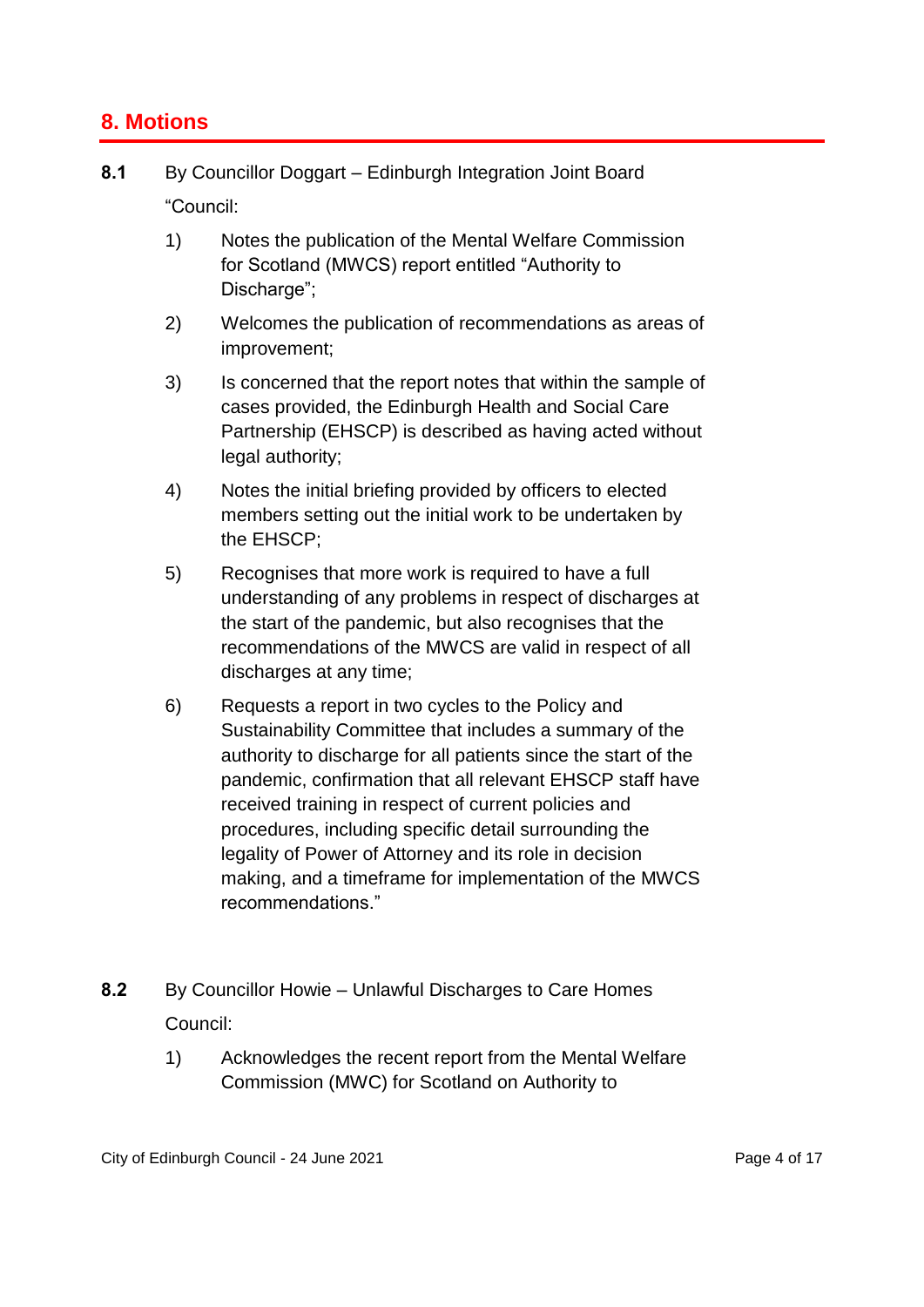Discharge, detailing their findings on investigating a sample of around 10% of cases across Scotland where a patient was discharged from a hospital to a care home between March and May 2020.

- 2) Notes the Council Leaders response to Cllr Howie's question on unlawful discharges in December 2020.
- 3) Notes with concern that the report specifies that there was one case identified in Edinburgh where a person was unlawfully discharged from a hospital to a care home between March and May 2020.
- 4) Understands that the Edinburgh Health and Social Care Partnership are working with the Mental Welfare Commission to investigate this case and to produce an action plan based on the 11 recommendations of the MWC report.
- 5) Notes however that this was from a sample of around 10% of all such moves reported at the time by Public Health Scotland, indicating there is are likely to be more cases like it.
- 6) Requests a summary report in one cycle to the Policy and Sustainability Committee that includes:
	- a) The number, under each category included in the MWCS report, of a summary of the authorities to discharge for all patients since the start of the pandemic;
	- b) Confirmation that all relevant EHSCP staff have received training in respect of current policies and procedures, including specific detail surrounding the legality of Power of Attorney and its role in decision making;
	- c) A timeframe for completion of all investigations into every patient's discharge with a full report in four cycles to be returned to Policy and Sustainability; and
	- d) A timeframe for implementation of the MWCS recommendations.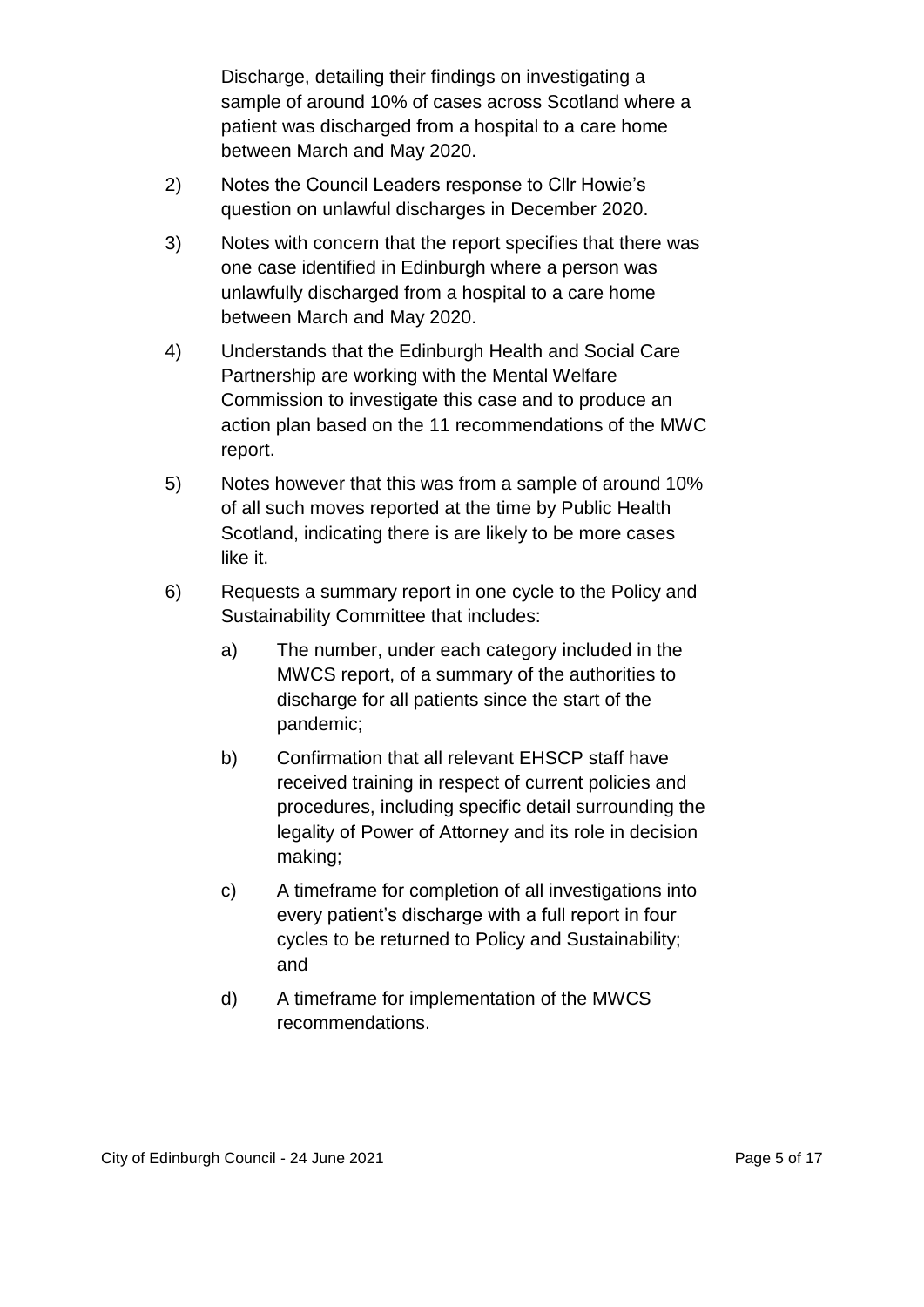**8.3** By Councillor Macinnes - Health Impacts of Air Pollution

Council notes that:

- 1) Dirty air is already known to increase hospital treatment for severe asthma attacks and other respiratory illnesses.
- 2) That recent research by King's College London using clinical data has now identified significant additional increased impact on GP visits and inhaler prescriptions following periods of poor air quality.
- 3) That a wide range of individuals are affected but that there is a 'huge' increase in children seeking medical help after a week of raised air pollution.
- 4) That those suffering respiratory illnesses, including the impact of recent Covid cases, deserve to live in communities where air pollution is actively reduced through individual and organisational actions.
- 5) Recognises and welcomes the work being undertaken by the Council around the Low Emission Zone and other policy matters, the work being undertaken by the Council and other Edinburgh businesses and organisations to reduce the impact of their fleets and that many individuals are now taking positive action to reduce their own contributions to air pollution.

Requests that officers prepare a report to TEC within three cycles which, in partnership with NHS Lothian and appropriate partners such as the British Lung Foundation, seeks to describe the health impact on Edinburgh of air pollution. Recognises that this is a highly complex area and that the report should also contain recommendations for further work to better understand the economic and educational impact, for example, of lost time due to air pollution health issues.

For info: linked to this article [Air pollution linked to 'huge' rise in](https://www.theguardian.com/environment/2021/may/18/air-pollution-linked-to-huge-rise-in-child-asthma-gp-visits)  [child asthma GP visits | Air pollution | The Guardian](https://www.theguardian.com/environment/2021/may/18/air-pollution-linked-to-huge-rise-in-child-asthma-gp-visits) .

#### **8.4** By Councillor Day - In-house Service Provision

"Council notes the commitment to in-house delivery wherever possible to ensure the best service provision alongside our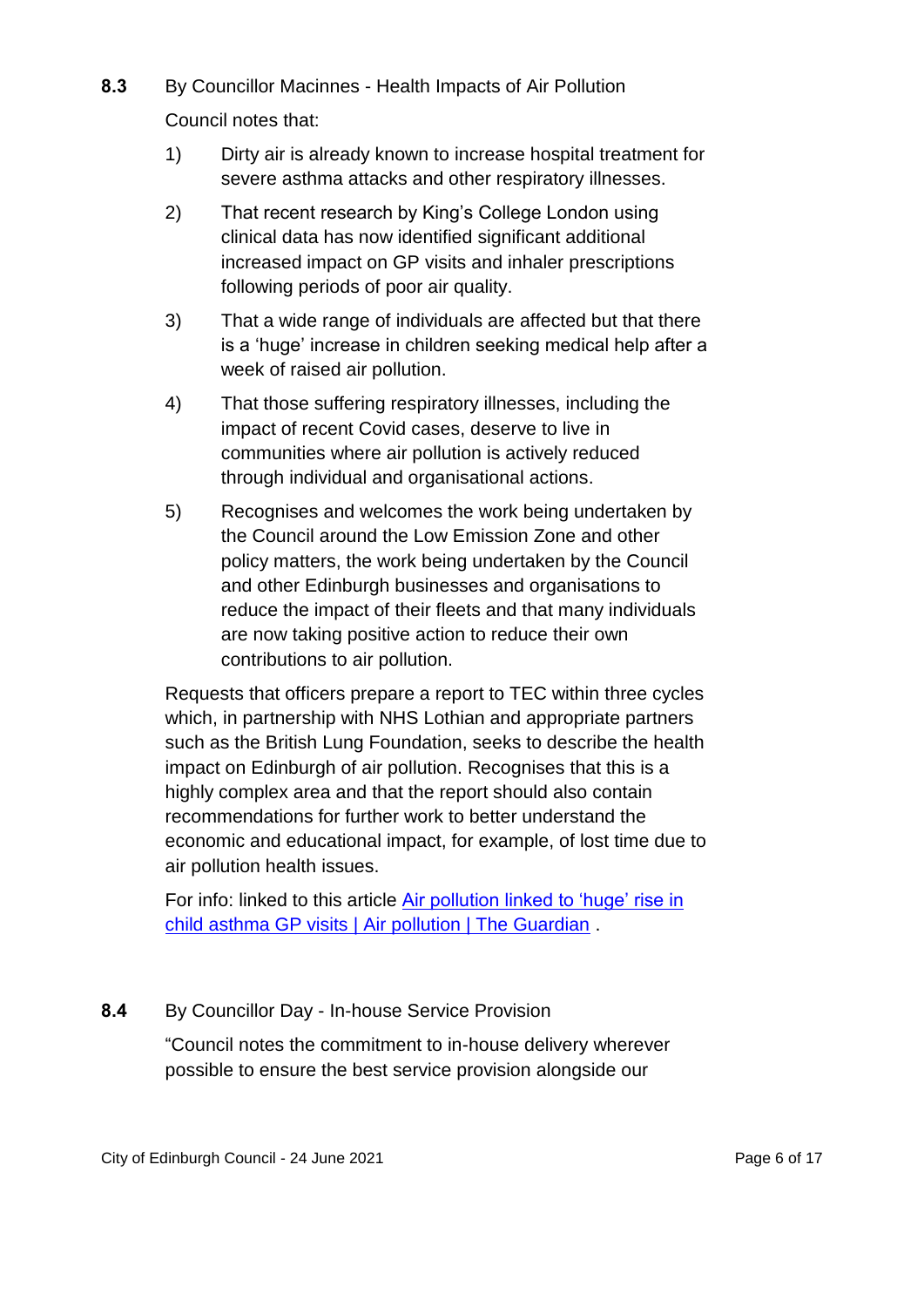commitment to best value, fair work and as a living wage employer.

Council also notes the use of external service providers through contracts and as part of frameworks in many areas to maximise service delivery and deliver specialist services where it would not be possible or efficient to build an in-house model to deliver those services.

Lastly notes previous and recent decisions on service frameworks and contracts where options remain to be fully explored on inhouse components of service delivery within the service areas.

Requests a report to Policy and Sustainability in 2 cycles setting out a process and timeline to examine where in-house provision can be expanded in Council service delivery (including setting out engagement processes for staff, local trade unions, key service users and other stakeholders), and include an update on the use of community benefit clauses in external contracts such as increased local apprenticeships and other clauses in use."

**8.5** By Councillor Booth - Suspension of Eviction Action Against Council Tenants for Rent Arrears

"Council:

- 1) Notes that since Feb/March 2021, the council has served 20 eviction notices on tenants for rent arrears and that since the Sheriff Court re-opened in October 2020, decree has been granted to the council in 8 cases;
- 2) Acknowledges that substantial advice and assistance is offered to tenants before an eviction notice is pursued, and that court action remains a last resort for tenants who do not engage or make reasonable payments;
- 3) Nonetheless notes that the covid pandemic has not yet ended, that Edinburgh remains under covid restrictions, that many businesses are currently unable to operate and therefore many citizens currently have severely restricted income;
- 4) Agrees that the council should not be threatening any tenants with eviction for rent arrears in the current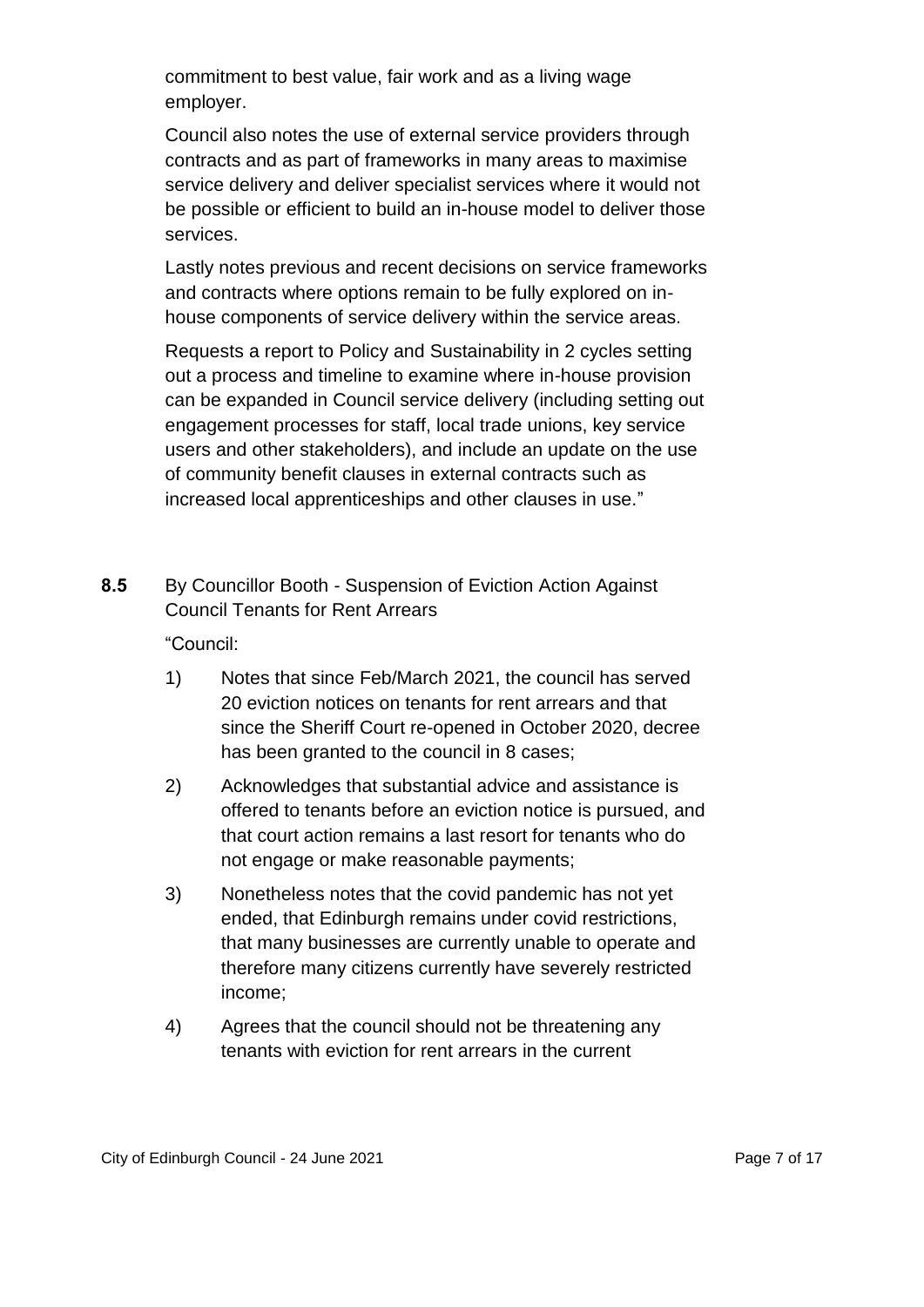circumstances;

- 5) Therefore agrees that:
	- a) no new court orders for eviction due to rent arrears shall be initiated by the council; and
	- b) all current decrees granted to the council by the Sheriff Court for non-payment of rent shall be suspended;

until such time as the Scottish Government declares an end to covid restrictions;

6) Further agrees that a report on this issue will be provided to the Housing, Homelessness and Fair Work Committee within two cycles, and that this report should also set out options for a review of pre-court engagement with tenants with a view to adopting best practice in encouraging tenants to engage early and constructively with the council when arrears problems first emerge."

**8.6** By Councillor Howie - Accessible Play Parks

"Council:

- 1) Recognises the need for disabled children to be able to play alongside their more able friends.
- 2) Welcomes the written answer to Full Council on 27.5.21 which indicated that the council has already invested in accessible play equipment.
- 3) Welcomes new facilities at revamped parks like Saughton Park which are accessible to children of a range of abilities.
- 4) Appreciates that different children have different needs and that what is suitable for one child's disability may not be suitable for others.
- 5) Calls on officers to compile a detailed list of what accessible play equipment is available across Edinburgh's play parks to be published online to allow the parents of disabled children to use the play park most suitable for their children.

Further, Council: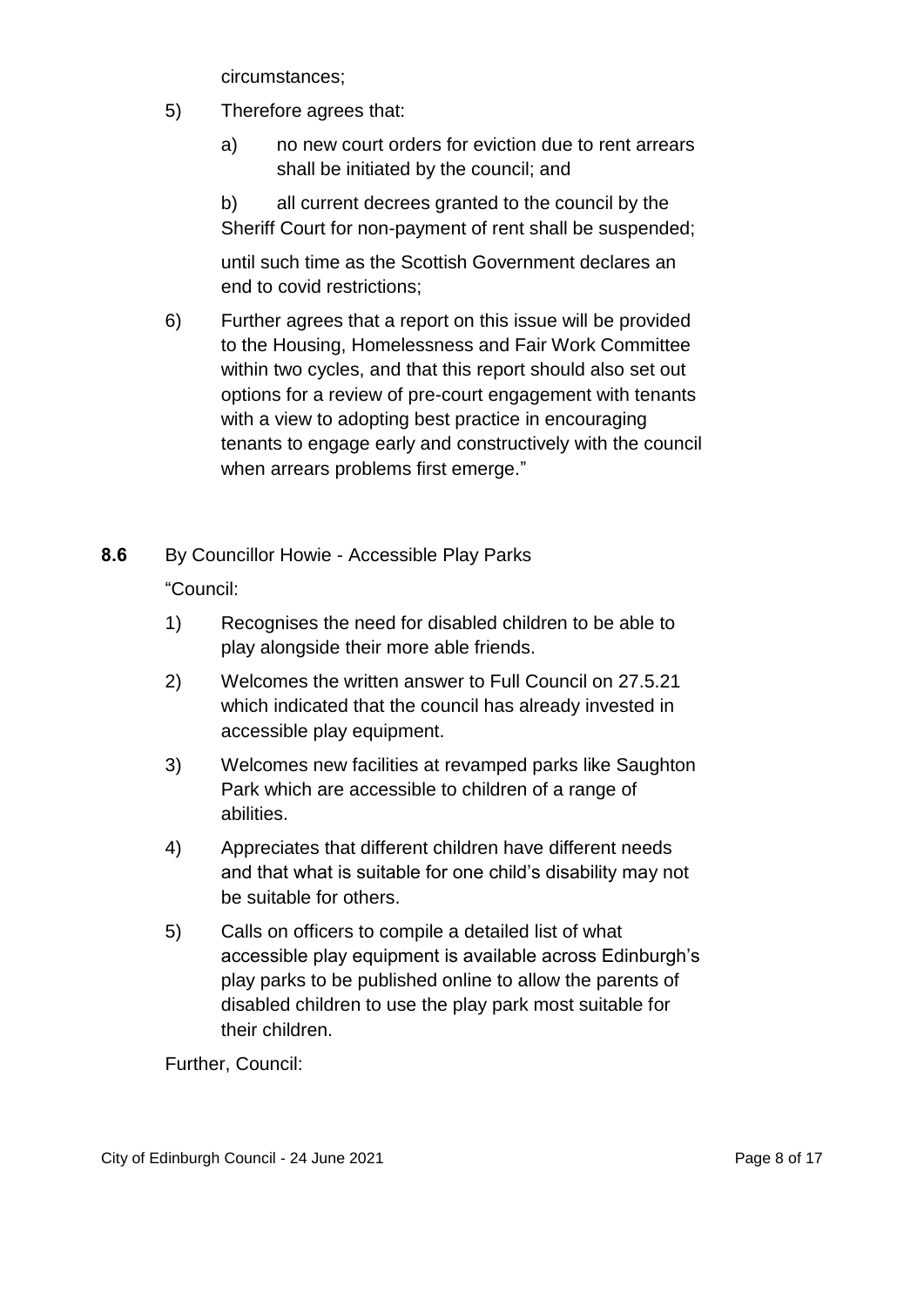- 6) Notes the fully accessible play park at Pittencrieff Park in Fife is the closest all-inclusive play park for Edinburgh residents.
- 7) Understands that the play park, which was opened in 2018 by the First Minister, was created in a partnership with Fife Council and Play As One Scotland and was the first of its kind in Scotland.
- 8) Believes that Edinburgh, as the capital city, should have a fully accessible park that at least matches Pittencrieff Park.
- 9) Therefore, requests a report to be returned within 4 cycles to the Culture and Communities Committee which:
	- Outlines the range of disabilities, including learning difficulties, that require specialist equipment or facilities.
	- Details the full range of accessible play park equipment available and their cost.
	- Recommends a series of options for the construction of a fully accessible play park in Edinburgh for a range of budgets.
	- Outlines any options for outside funding, including sponsorship and partnerships to help secure the necessary funding."
- **8.7** By Councillor Webber Footpath Completion, Curriehill Road

"Council:

- 1) Notes that in 2018 Miller Homes completed the new housing development off Curriehill Road: Brock View, Currie, Edinburgh, EH14 5TW;
- 2) Notes that Miller Homes contributed to extend the existing footway on the west side of Curriehill Road footway northwards to link to the existing footway;
- 3) Notes that without this extension pedestrians have to walk on a main road to access all their local services including primary schools, libraries, GP surgery and local public transport links;
- 4) Therefore requests that this footway is completed as a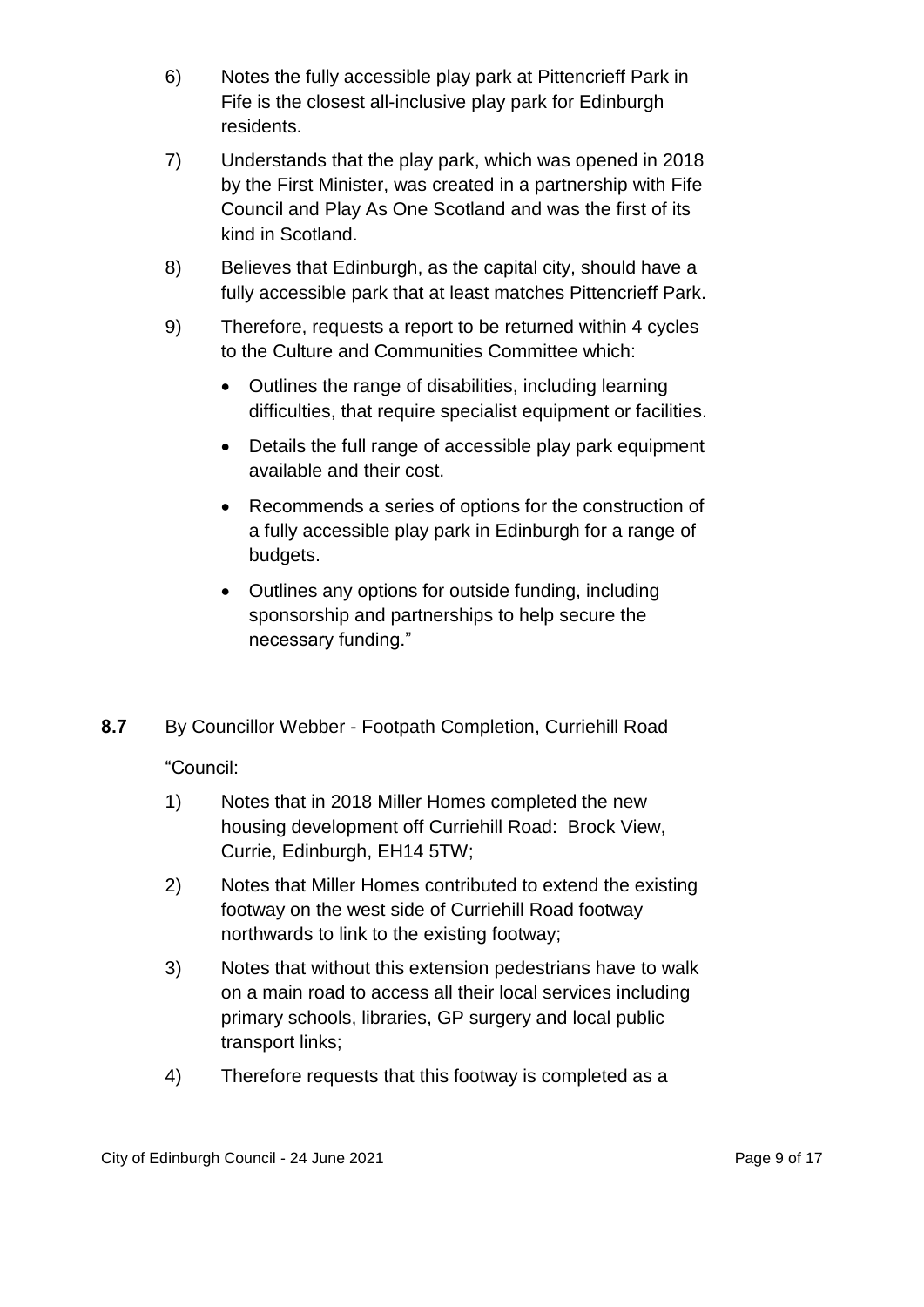matter of urgency, reaffirming the transport hierarchy, and putting the needs of pedestrians first."

**8.8** By Councillor Jim Campbell - Engagement and Consultation with regard to the Retention of Spaces for People Survey and Market Research

"Council:

Reaffirms its commitment to undertaking high quality opinion surveys and marked research to best understand the views and attitudes of City of Edinburgh residents.

Notes that the Policy and Sustainability Committee agreed in April to a new Engagement and Consultation approach, in response to the Best Value Audit of Council, and that this attempt to inject greater rigour was warmly welcomed by all Members.

Observes that doubt has been cast on the rigour with which market research on the retention of Spaces for People has been conducted and notes the reported differences between the headline results of this market research when compared with the survey views of almost 18,000 responses.

Instructs the Monitoring Officer to report to Council if, in whole or in part, the consultation exercise was covered by the new Engagement and Consultation approach and, if so, whether it conformed to these requirements.

Further instructs the Chief Executive to write to the authors of the Market Research, relaying any documented concerns raised by elected members and members of the public and shared with the Transport and Environment Committee when it meets on 17 June, asking for a response at their earliest convenience. This response should be shared on receipt with all Councillors."

#### **8.9** By Councillor Mowat - West End Traffic Impacts

"The resident community in area of the West End bounded by Haymarket Terrace, Magdala and Douglas Crescents, and Palmerston Place is concerned that the changes proposed to improve active travel and air quality in the city may negatively impact on them as traffic avoids the Low Emission Zone and the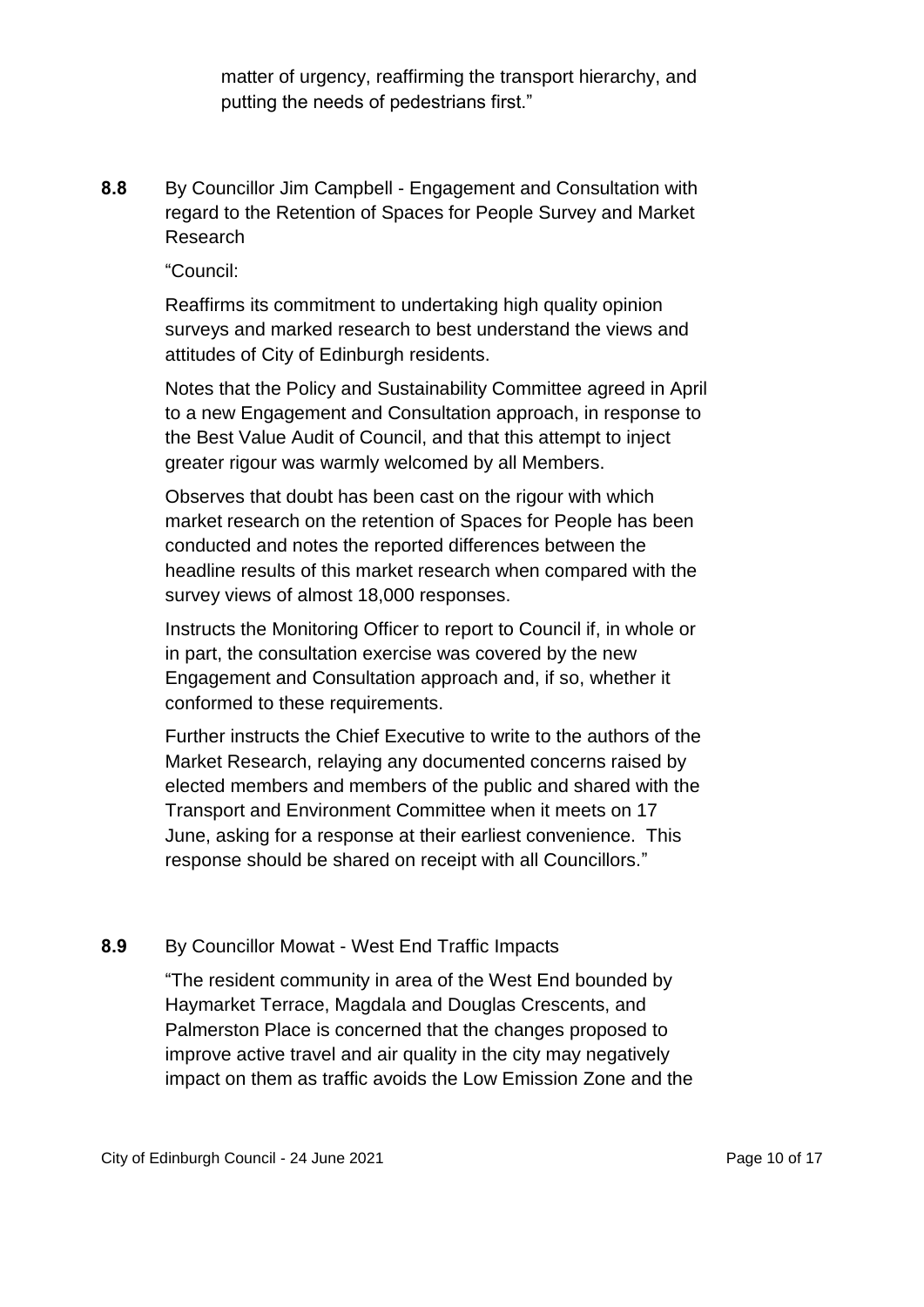roads are altered with the City Centre West to East Cycle route.

The work completed so far has noted that there will be changes in traffic patterns (CCWEL) and possible displacement (LEZ) there is no commitment to work with the local community to consider whether there are measures that can be taken to avoid the schemes above negatively impacting on this area.

Council therefore instructs Transport officers to meet with residents to discuss and review programmed measures to improve road safety and maintain their environmental quality including any measures could be taken and how these could be resourced."

#### **8.10** By Councillor McLellan - Lothian Buses

"Council

- 1) Is deeply grateful to the drivers of Lothian Buses who were determined to keep serving the public when their vehicles came under repeated attack by vandals earlier this year.
- 2) Recognises that Lothian Buses had little choice but to suspend services to protect both their drivers and passengers.
- 3) Utterly condemns the baseless slur by SNP MSP James Dornan against Lothian Buses management that the decision to suspend services on March 17 (St Patrick's Day) was motivated by anti-Catholic bigotry.
- 4) Further condemns Mr Dornan's abuse of parliamentary privilege to make such an allegation without a shred of evidence.
- 5) Instructs the Council leader to write to Mr Dornan to express the unanimous dismay of this council at his accusation and
- 6) Calls upon Mr Dornan to issue a full public apology to the company for casting groundless aspersions on the integrity of its staff.".

**8.11** By Councillor Laidlaw - Platinum Jubilee Holiday - June 2022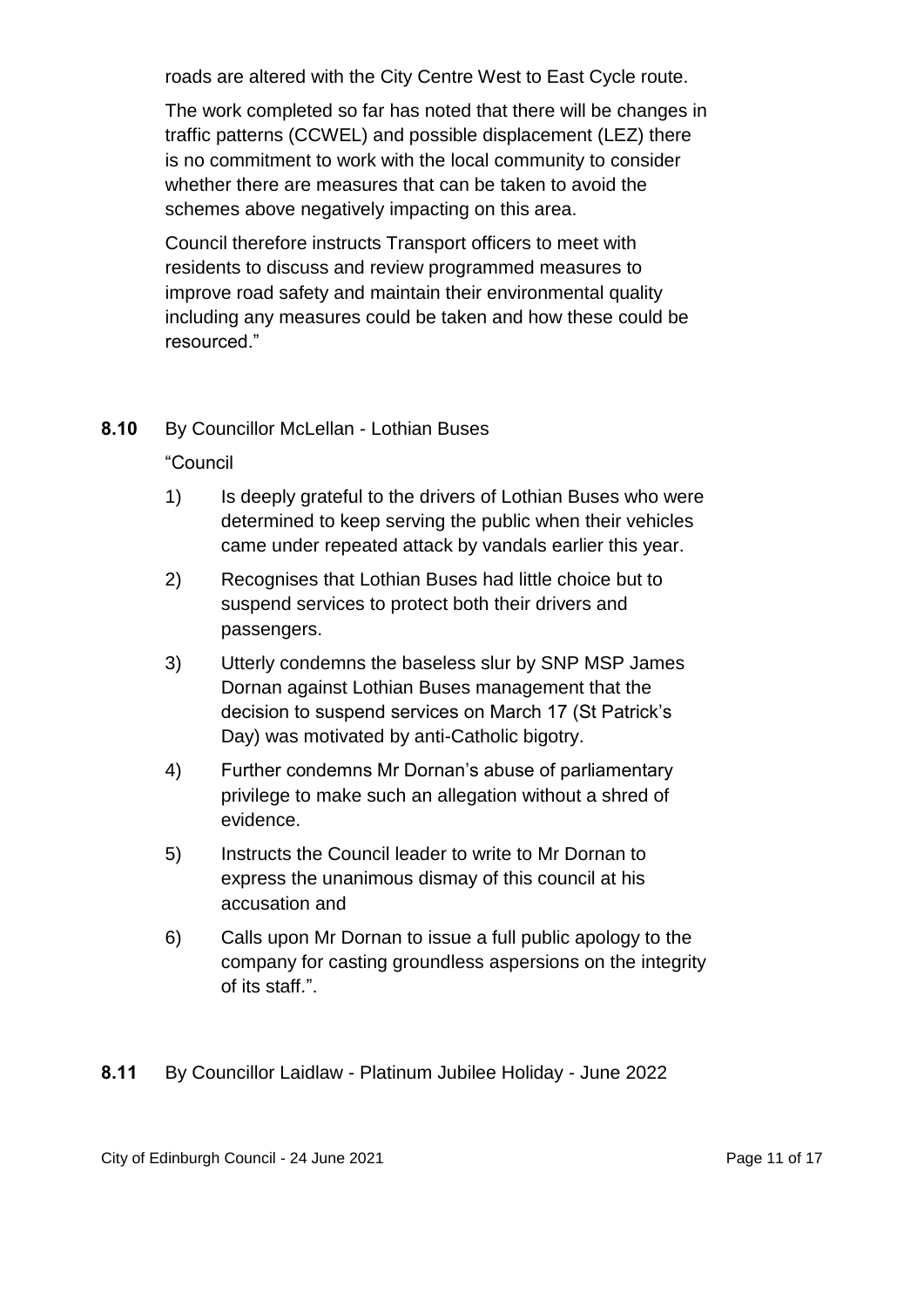"Council:

- 1) Notes that to celebrate HM The Queen's Platinum Jubilee the UK government has announced a special four-day bank holiday weekend to include Thursday 2<sup>nd</sup> June and Friday 3rd June 2022.
- 2) Recognises the momentous occasion of Her Majesty celebrating 70 years of serving her country and Commonwealth and that this will be the first time any British monarch has celebrated a platinum jubilee.
- 3) Notes the four days will include special celebrations and festivities including public and community events.
- 4) Recognises that Edinburgh, as Scotland's capital and the site of Her Majesty's official residence in Scotland, will play a key part in these celebrations.
- 5) Notes that currently City of Edinburgh Council offices and libraries are scheduled to be open on existing May public holidays in 2022.
- 6) Notes City of Edinburgh schools are scheduled to be closed on Victoria Day on Monday 23 May 2022.
- 7) Acknowledges that additional public holidays are a fitting reward for the hard-work our employees have undertaken during the pandemic.
- 8) Approves a one-off closure of Council offices and libraries 2<sup>nd</sup> and 3<sup>rd</sup> June 2022 and a two-day holiday for all Council staff; taken in lieu for those who provide essential services over the jubilee holiday weekend.
- 9) Approves closure of schools on  $2^{nd}$  and  $3^{rd}$  June to allow pupils to join their parents in enjoying the celebrations, in lieu of the Victoria Day holiday."

## **9. Congratulatory Motions**

**9.1** By the Lord Provost - World Mixed Doubles Curling Championships

"Council notes:

That Jennifer Dodds and Bruce Mouat who represented Scotland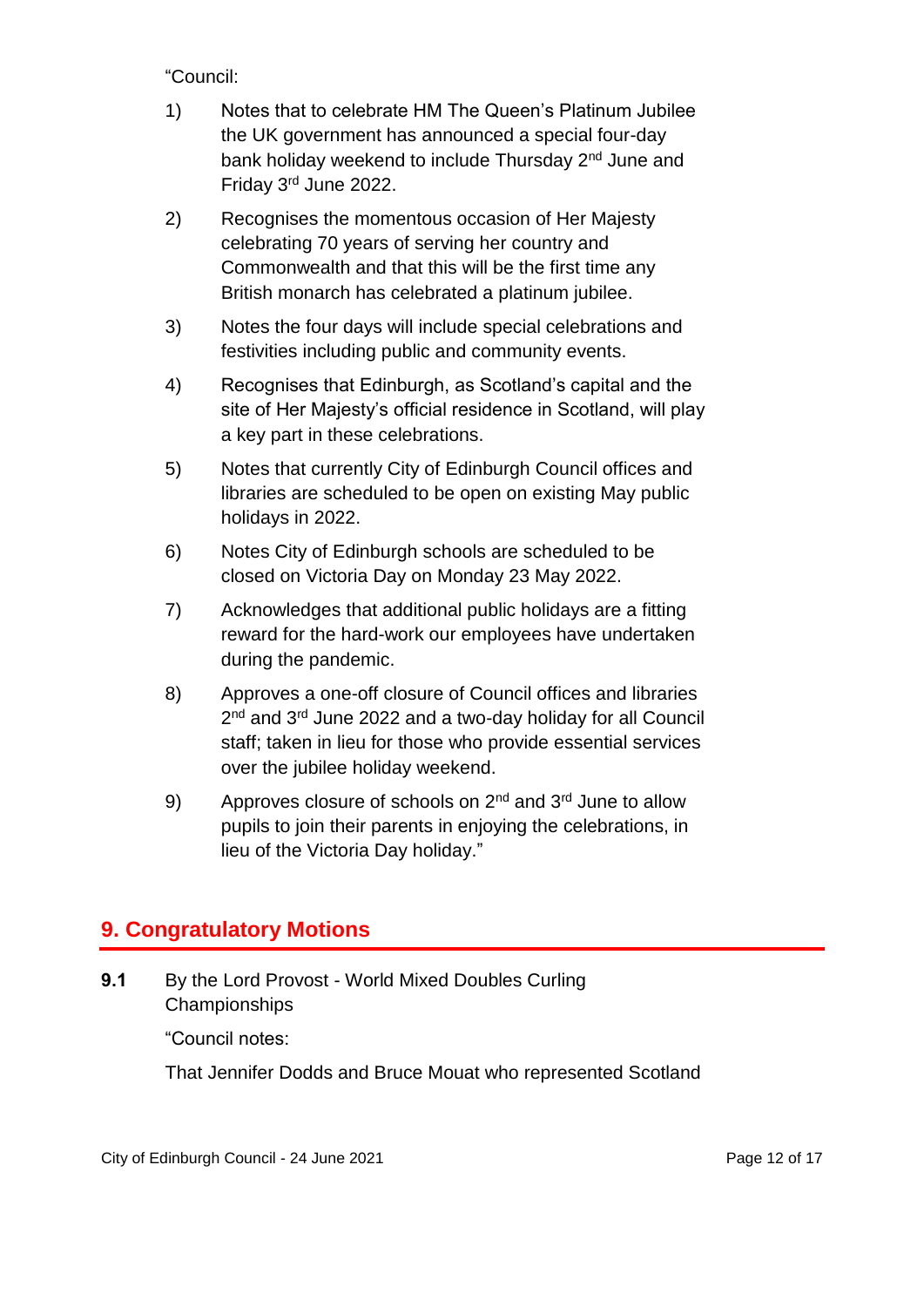in the World Mixed Doubles Championships and won the Gold medal on Sunday.

By winning Team Scotland also ensured Team GB will be represented in the Mixed Doubles at the Winter Olympics 2022.

Jen and Bruce both play at Murrayfield Curling facility.

That Frazer Shaw (one of Murrayfield's ice technicians) was also part of the World Curling Federation ice crew.

This was the second World Curling Final for Bruce this season as Team Scotland, which Bruce skips, earned a silver medal and also ensuring that Team GB will be represented in the Men's event at the Winter Olympics.

Council requests that the Lord Provost recognises this success in an appropriate manner."

#### **9.2** By Councillor Gardiner - Balerno Fairtrade Village

"Council requests that our Lord Provost write to Balerno Fairtrade Village Group in recognition that the Fairtrade Foundation has made Balerno their Fairtrade Community of the Month for June 2021.

This welcome award recognises the excellent work of Balerno Fairtrade Village Group and its local and international focus."

#### **10. Questions**

| 10.1 | By Councillor Burgess - Low-Carbon Retrofit of Council Buildings<br>- for answer by the Leader of the Council                                              | $629 - 630$ |
|------|------------------------------------------------------------------------------------------------------------------------------------------------------------|-------------|
| 10.2 | By Councillor Lang - Pedestrian Crossing at Bo'ness Road,<br>Queensferry – for answer by the Convener of the Transport and<br><b>Environment Committee</b> | $631 - 632$ |
| 10.3 | By Councillor Lang - New and Replacement Bins – for answer by<br>the Convener of the Transport and Environment Committee                                   | $633 - 634$ |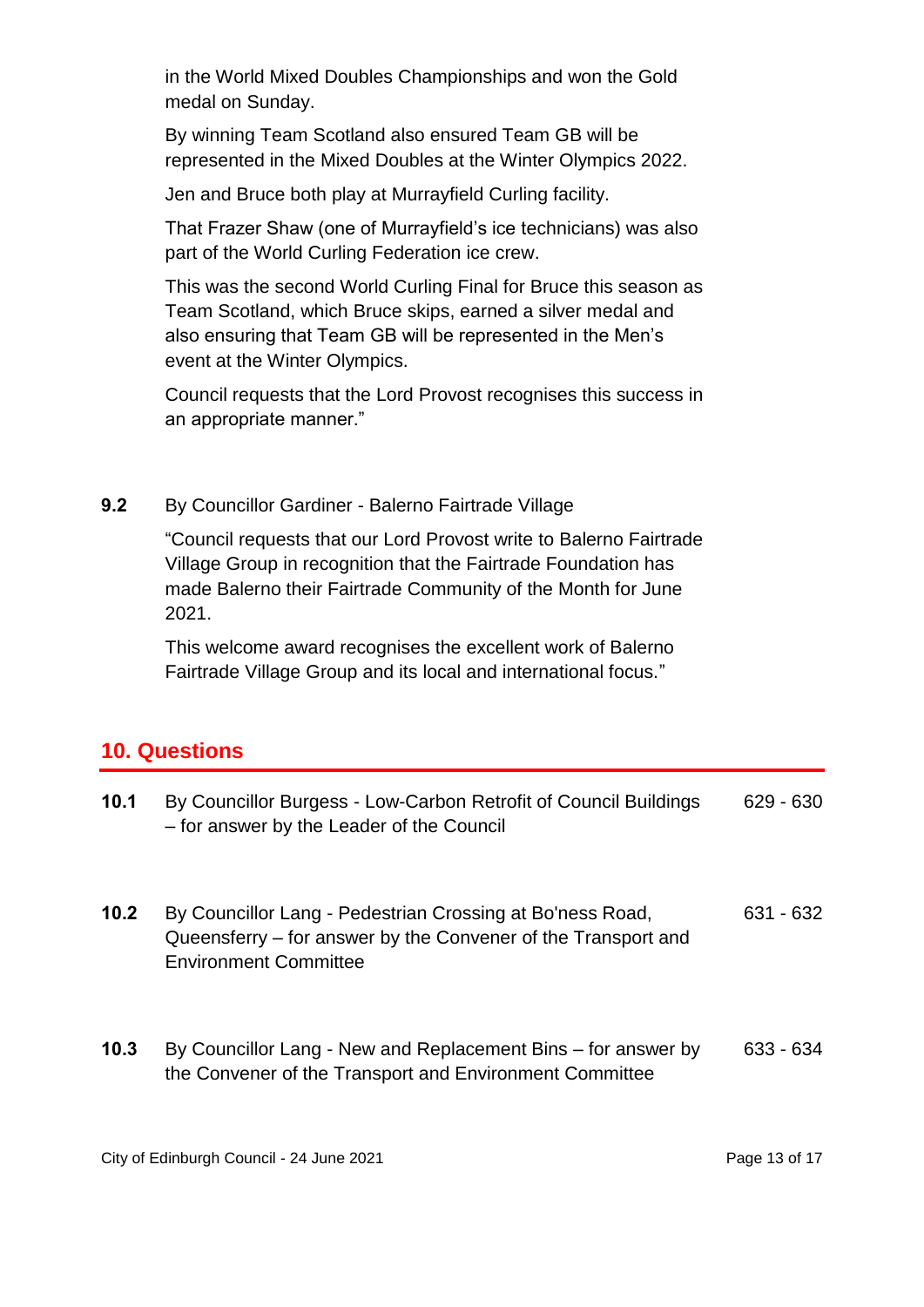| 10.4  | By Councillor Munro - 2020/21 Budget Meetings – for answer by<br>the Leader of the Council                                                            | $635 - 636$ |
|-------|-------------------------------------------------------------------------------------------------------------------------------------------------------|-------------|
| 10.5  | By Councillor Munro - Local Child Poverty Action Report – for<br>answer by the Leader of the Council                                                  | 637 - 638   |
| 10.6  | By Councillor Munro - Funding for Housing in Edinburgh – for<br>answer by the Convener of the Housing, Homelessness and Fair<br><b>Work Committee</b> | $639 - 640$ |
| 10.7  | By Councillor Munro - Community Education Workers - for<br>answer by the Convener of the Education, Children and Families<br>Committee                | 641 - 642   |
| 10.8  | By Councillor Munro - Library Workers – for answer by the<br>Convener of the Culture and Communities Committee                                        | 643 - 644   |
| 10.9  | By Councillor Booth - Carbon Literacy Training for Council<br>Officers – for answer by the Leader of the Council                                      | 645 - 646   |
| 10.10 | By Councillor Booth - Catchment Area for GME - for answer by<br>the Convener of the Education, Children and Families Committee                        | 647 - 648   |
| 10.11 | By Councillor Douglas - Slurry Sealing Work on Footways – for<br>answer by the Convener of the Transport and Environment<br>Committee                 | 649 - 650   |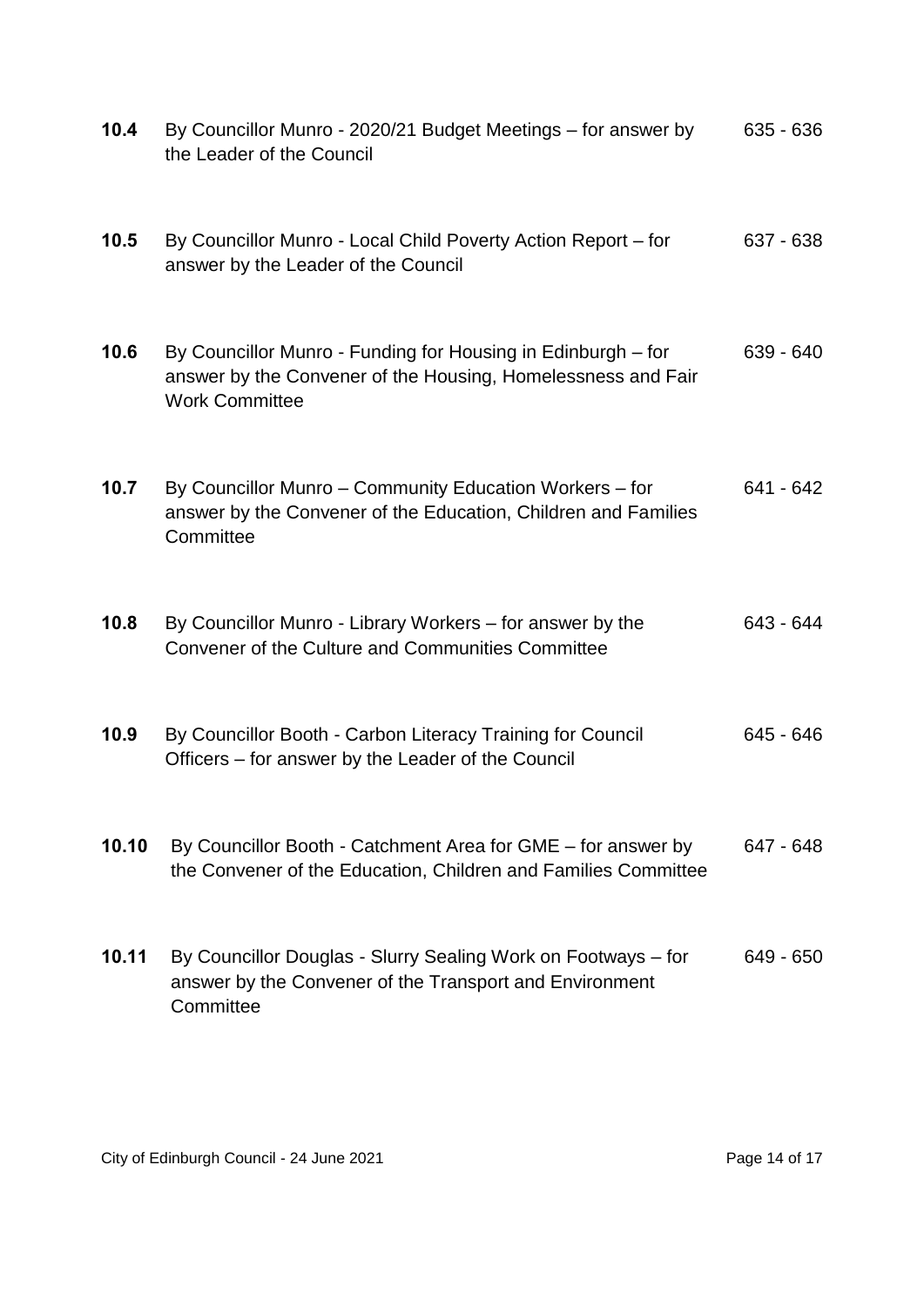| 10.12 | By Councillor Webber - Street Schemes Consultation -<br>Advertising – for answer by the Convener of the Transport and<br><b>Environment Committee</b>                   | $651 - 652$ |
|-------|-------------------------------------------------------------------------------------------------------------------------------------------------------------------------|-------------|
| 10.13 | By Councillor Johnston - Company Accounts for Marketing<br>Edinburgh Ltd – for answer by the Convener of the Housing,<br>Homelessness and Fair Work Committee           | 653 - 654   |
| 10.14 | By Councillor Laidlaw - SQA Assessments 2021 – for answer by<br>the Convener of the Education, Children and Families Committee                                          | $655 - 656$ |
| 10.15 | By Councillor Rust - "Self-selecting" Consultations - for answer<br>by the Convener of the Transport and Environment Committee                                          | $657 - 658$ |
| 10.16 | By Councillor Rust - Spaces for People - Market Research -<br>Potential Spam Entries – for answer by the Convener of the<br><b>Transport and Environment Committee</b>  | 659 - 660   |
| 10.17 | By Councillor Rust - Spaces for People - Stakeholder<br>Consultation – for answer by the Convener of the Transport and<br><b>Environment Committee</b>                  | $661 - 662$ |
| 10.18 | By Councillor Rust - Spaces for People Market Research -<br>Duplication of Mode of Transport – for answer by the Convener<br>of the Transport and Environment Committee | 663 - 664   |
| 10.19 | By Councillor Rust - Spaces for People – for answer by the<br>Convener of the Transport and Environment Committee                                                       | 665 - 666   |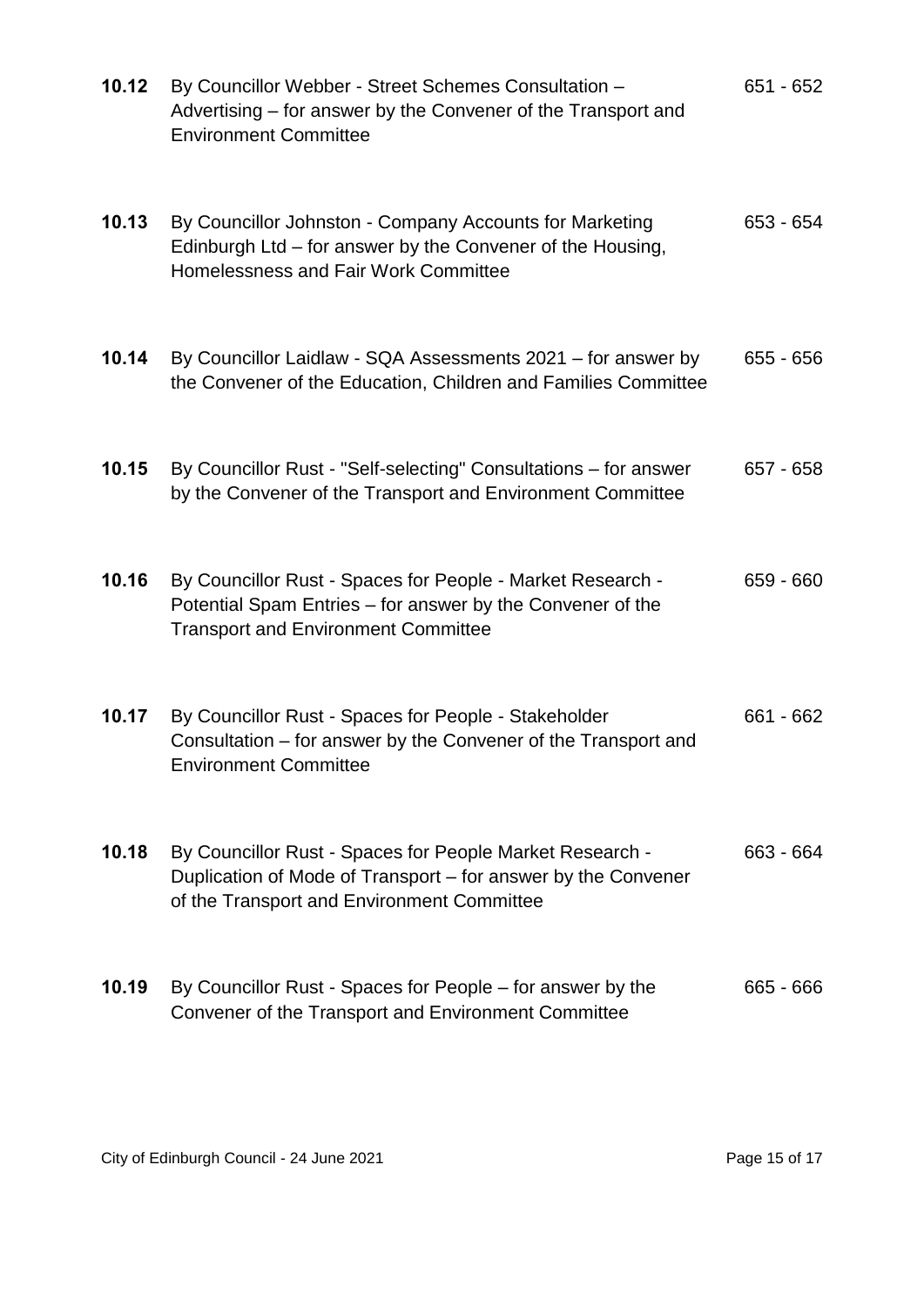| 10.20 | By Councillor Rust - Spaces for People - Expenditure on Lanark<br>Road Scheme etc – for answer by the Convener of the Transport<br>and Environment Committee | 667 - 668   |
|-------|--------------------------------------------------------------------------------------------------------------------------------------------------------------|-------------|
| 10.21 | By Councillor Booth - Discussions on GME – for answer by the<br><b>Leader of the Council</b>                                                                 | 669 - 670   |
| 10.22 | By Councillor Booth - Suggested Locations for GME Secondary<br>School – for answer by the Convener of the Education, Children<br>and Families Committee      | 671 - 672   |
| 10.23 | By Councillor Rust - Spaces for People - Access to Cars – for<br>answer by the Convener of the Transport and Environment<br>Committee                        | 673 - 674   |
| 10.24 | By Councillor Johnston - Spaces for People Independent Safety<br>Audit – for answer by the Convener of the Transport and<br><b>Environment Committee</b>     | $675 - 676$ |

#### **Andrew Kerr**

Chief Executive

## **Information about the City of Edinburgh Council**

The City of Edinburgh Council consists of 63 Councillors and is elected under proportional representation. The City of Edinburgh Council usually meets once a month and the Lord Provost is the Convener when it meets.

This meeting of the City of Edinburgh Council is being held virtually by Microsoft Teams.